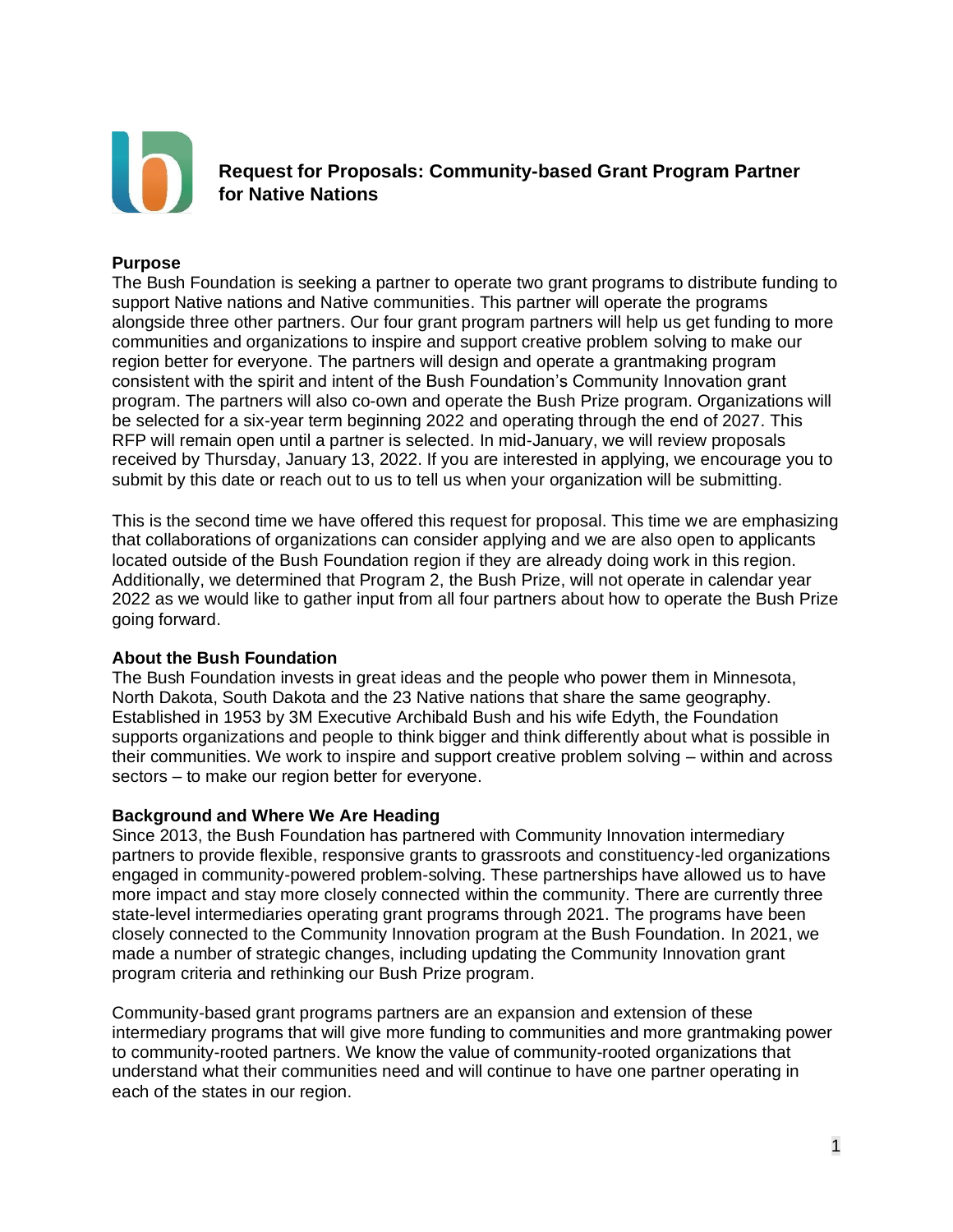In October 2021, we selected three partners to lead this work in North Dakota, South Dakota and Minnesota. Those partner organizations will be announced in 2022.

### **Programs to be Led by Grant Program Partners**

We are looking for a grant program partner to focus on serving Native nations and Native communities across the Bush Foundation region. The Native nations partner will cover the entire geography, including urban communities, making grants to nonprofits and units of government. We expect that the state-focused partners will also fund Native-led and Nativeserving organizations and we will work with partners to develop practices to minimize duplication of efforts.

This partner, like the three partners selected in the fall of 2021, will operate two programs:

- 1) Each partner will create a grant making program to distribute at least \$1.2M in grants to organizations each year. The programs should be consistent with the spirit and the strategy of our Community Innovation grants but partners will have the opportunity to design the program to work best for the area they serve.
- 2) Each partner will also co-own the Bush Prize with the Bush Foundation. Rather than having a single Bush Prize program, we will have four programs operated with our grant program partners (e.g. "The Native Nations Bush Prize, presented by [name of grant partner] and the Bush Foundation). Before launching this program, the Bush Foundation and the program partners will gather to provide input about how to operate this in a way that best fits the underlying goals and serves the community well.

For both of these programs, we expect grant partners to work closely with the communities they serve, with all decisions guided by community advisors. For the Bush Prize program, the Bush Foundation may have a role in the review or selection process.

## **Scope of Work**

Partners will create and operate both the grant and Bush Prize programs for their specific geography – Minnesota, North Dakota, South Dakota or the 23 Native nations that share the same geography. While the criteria and process may be unique to each partner and the communities it serves, there are some requirements that each will follow.

#### *Program 1: Grant program*

Each partner will design a grant program including the name of the program, criteria, eligibility, application, selection process, grant size and number of grant rounds per year (or have an "always open" application). These elements can be different for each partner.

#### Program requirements

- 1. The program will advance the overall purpose of the Bush Foundation and support organizations to:
	- a. Develop, test, spread ideas that make the region better for everyone.
	- b. Inspire, equip and connect leaders to more effectively lead change.
- 2. The partner will conduct regular outreach to communities across the geography it serves to understand needs and opportunities for impact and to build awareness of the program.
- 3. Applicant processes will be simple, supportive and equitable.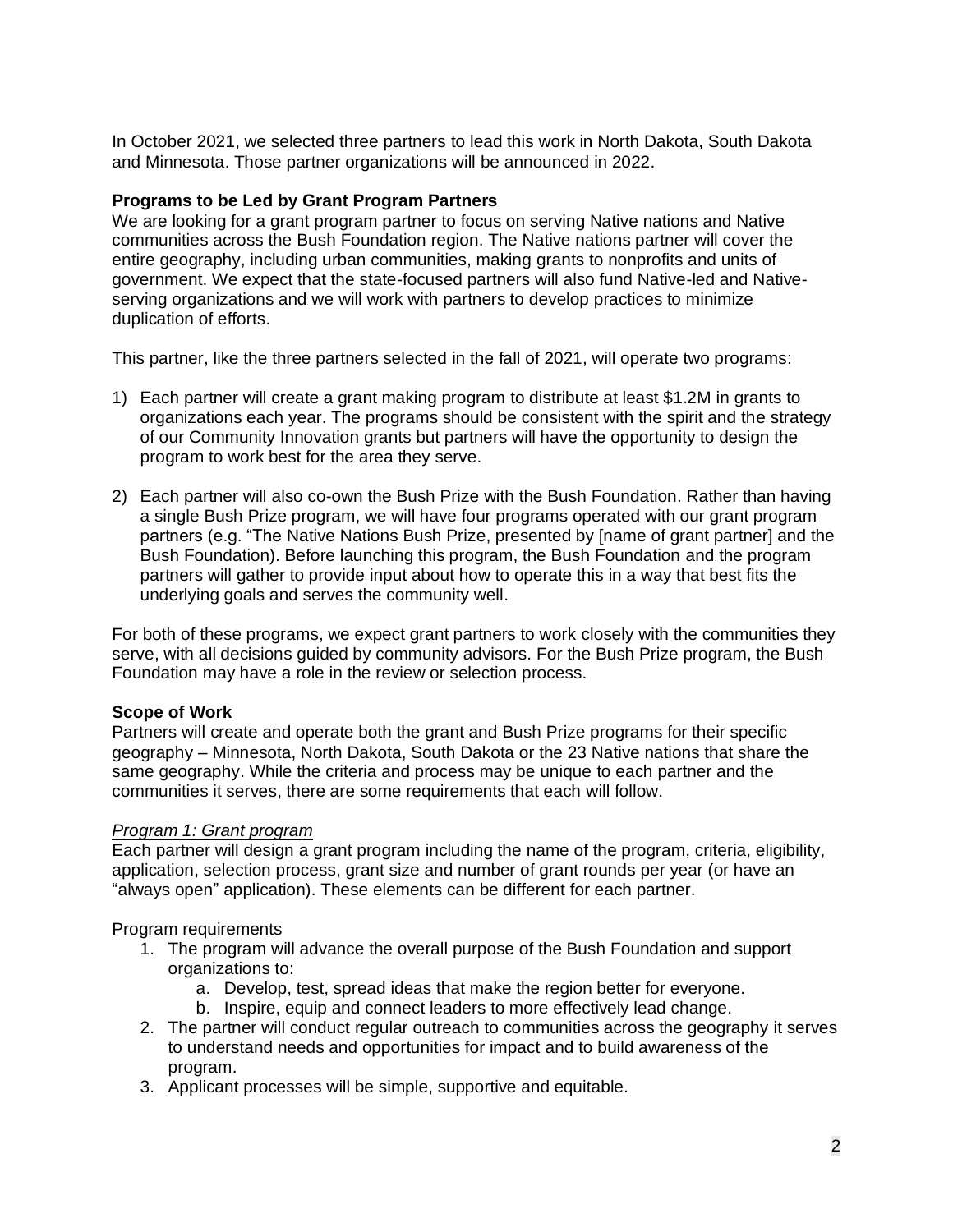- 4. Grant decisions will be made through community-based grantmaking, with input from a diverse set of community stakeholders. The communities intended to benefit from the programs will have input in the grant selection process.
- 5. Partners will work together to coordinate their engagement and grantmaking to ensure that communities aren't overlooked across the three states and 23 Native nations.
- 6. Announcements and other promotion of the program will be led by the program partners, in coordination with the Bush Foundation.
- 7. Program evaluation will be led by each partner. Funding for evaluation will be included in the administrative funds from the Bush Foundation. Evaluation goals and reporting will be aligned in the planning phase.

# *Program 2: The Bush Prize program*

Partners will design their own approach for sourcing and selecting winning organizations including creating selection criteria and an application process. The Bush Foundation's initial thinking is that the partner will select one organization to be a Bush Prize winner annually, starting calendar year 2023. The recommended organization must be a 501(c) public charity or unit of government.

The partners will discuss these preliminary program requirements in 2022

- 1. Program goals:
	- a. Honor and invest in organizations that are admired and valued in their communities.
	- b. Advance the Bush Foundation's purpose to creatively solve problems, within and across sectors to make our region better for everyone.
	- c. Award a general operating grant in the amount of 25% of the organization's expenses, up \$500,000.
- 2. Program design elements:
	- a. Conduct outreach to communities across the geography it is serving, ensuring enough engagement to source strong organizations and to elevate awareness and prestige of the Bush Prize.
	- b. Administer simple, supportive, and equitable applicant processes.
	- c. Lead grant decision-making through community-based processes, with input from a diverse set of community stakeholders. The communities intended to benefit from the programs will have input in the grant selection process. The Bush Foundation may have a role in the review or selection process.
	- d. Collaborate with other partners to coordinate their engagement and grantmaking to ensure that communities aren't overlooked across the three states and 23 Native nations.
	- e. Announce and promote the program, in close coordination with other partners and the Bush Foundation.
	- f. Lead the program evaluation. Funding for evaluation will be included in the administrative funds from the Bush Foundation. Evaluation goals and reporting will be aligned in the planning phase.

The Bush Prize will be co-branded with each grant partner. For example, "The Native Nations Bush Prize, a partnership of <your organization> and the Bush Foundation."

## **Budget and Grant Term**

We anticipate that the grant term will be six years, with progress and alignment review after three years.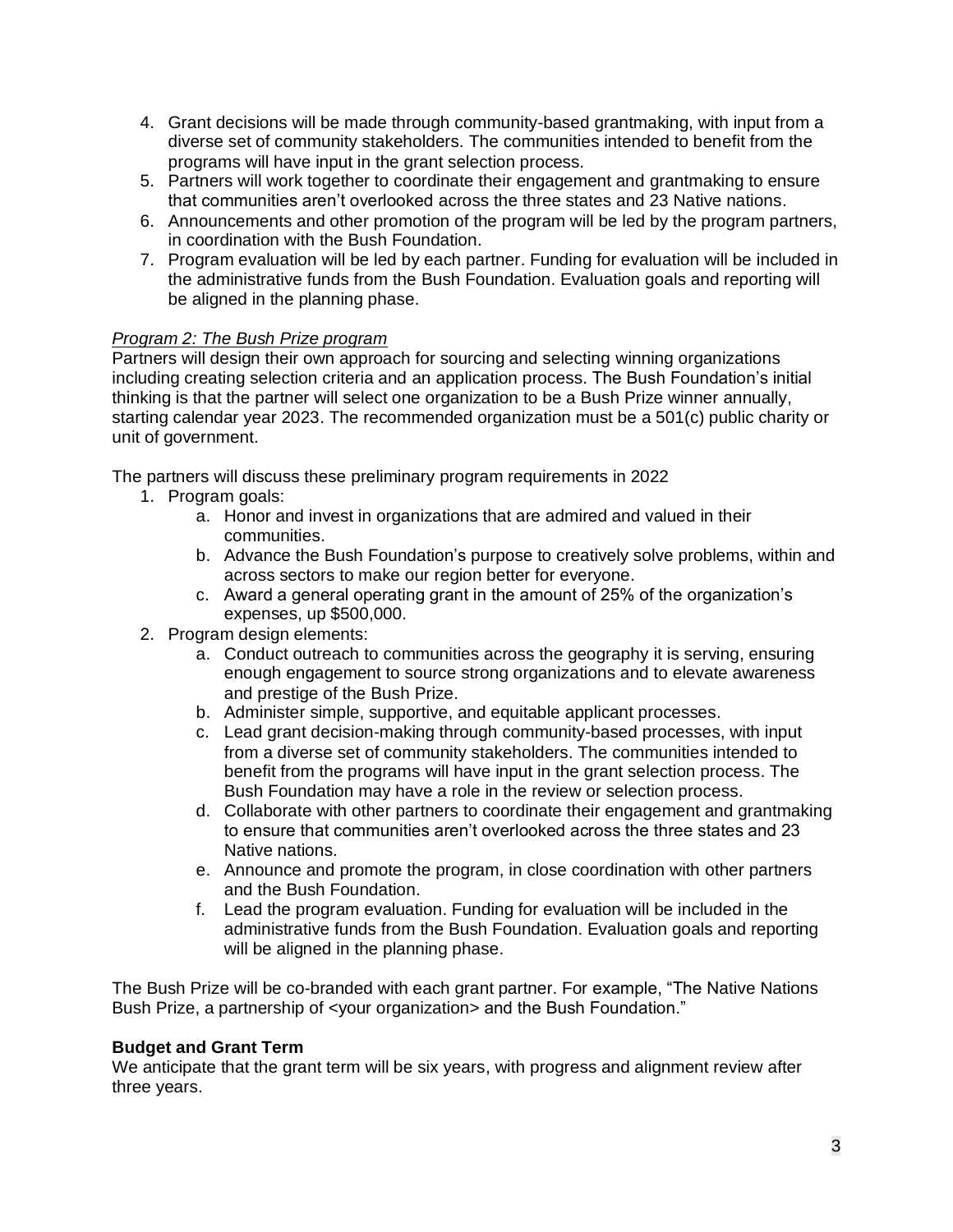Each partner will receive \$1.5M in grant funding annually. Up to 20% (\$300,000) may be used for administrative expenses related to the two programs. The remaining funds (\$1.2M) must be used for grants for the Program 1 (name TBD). The Bush Foundation will issue separate payments to partners for the Bush Prize grants.

We expect that on average, perhaps 5% or so of the administrative expenses depending on the chosen approach, will be used for evaluation so that we can share learning and deepen connections together. Specifics of the evaluation plan, including evaluation purpose, goals and reporting requirements will be worked out as part of the planning phase.

# **Eligibility**

- Applicants must be a 501(c)(3) public charity.
- Applicants must serve Minnesota, North Dakota, South Dakota or one of the 23 Native nations that share the same geography.
- Applicants may use an existing or new donor-advised fund to assist with absorbing and managing grant funds. The details of this arrangement would be discussed at the finalist stage.
- Collaboratives of organizations are encouraged, though a lead applicant must be named.

# **Request for Proposals**

Proposals will be submitted through our [web portal.](https://www.tfaforms.com/4900802) Please respond to this RFP by preparing and submitting a proposal that addresses the following, not to exceed eight pages.

# *Relevant experience of your organization*

- How does grantmaking fit with the overall mission of your organization?
- Describe your current grantmaking. Include the number of programs, the number of applications reviewed annually, the number of grants made annually, the high/low/average grant amount, total dollars granted annually and the general selection process.
- Provide information about grant program(s) you created. Include how the program was created and when it operated.
- Explain how antiracism and equity work is integrated in your operations. This should include a description of how you ensure racial and economic diversity in who applies for and who receives your grants.
- Please provide contact information for three references. They should be people who can speak to your connections to the community and/or your experience with grant making in the community. We may contact your references, along with other references we identify, if you are selected to move forward in the process. The reference information should include contact name and title, organization name, mailing address, email and phone number.
- If applying as a collaborative of organizations, please modify your responses to fit the above and include experience collaborating together.

# *Initial thinking about the programs*

- The Bush Foundation works to inspire and support problem solving within and across sectors to make the region better for everyone. How would you design the programs to meet these goals and benefit your communities?
- How will you ensure the outreach and the grantee selection process is inclusive of historically underrepresented and underfunded communities and organizations?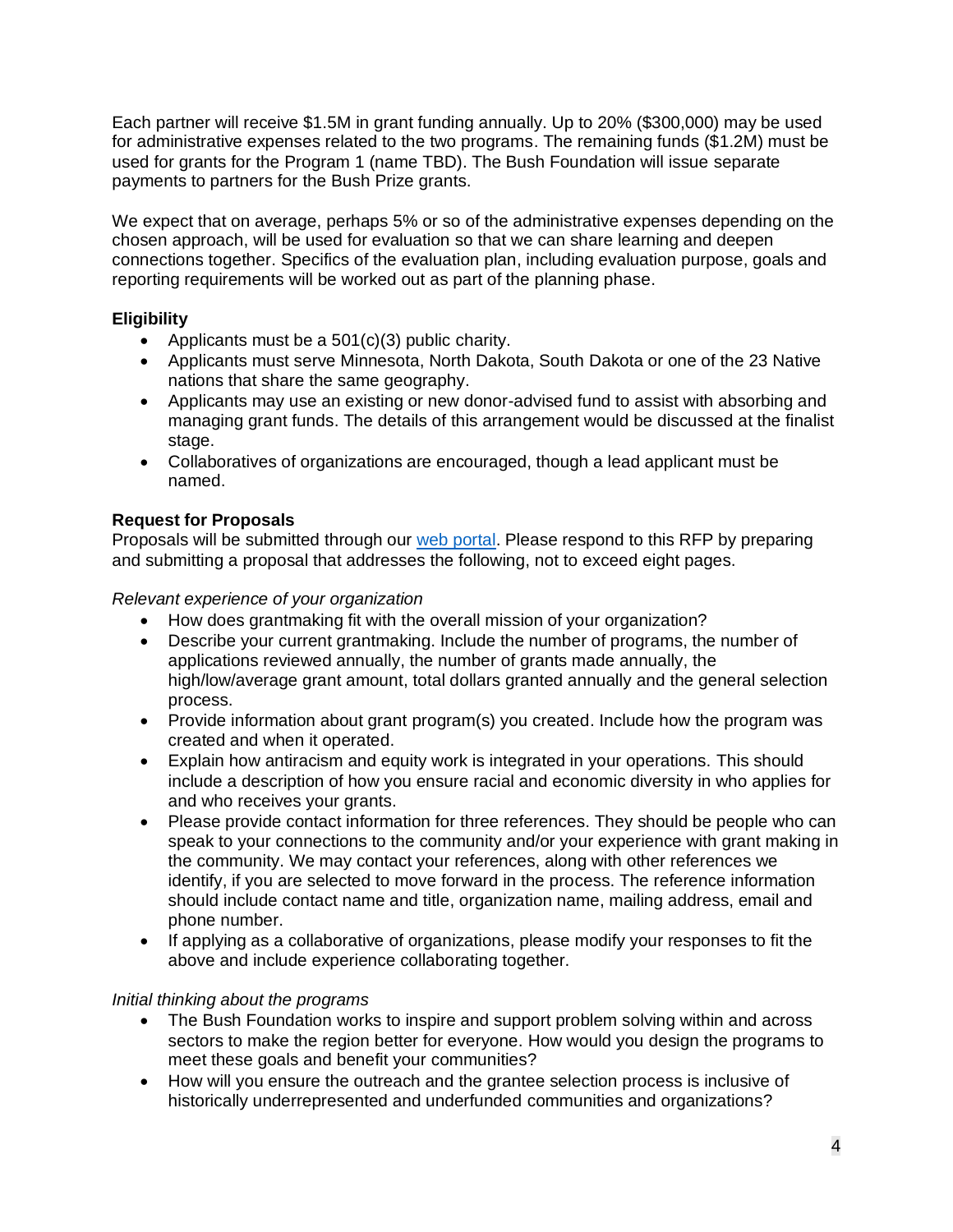- $\circ$  How will you reach underrepresented communities in the geography you are proposing to serve?
- o How will you conduct community-based selection for the grantmaking?
- Share some thoughts on how you might connect and collaborate with the other community-based grant program partners to ensure that our entire region is being served equitably. Share any previous experience if applicable.
- Describe the key staff who will be responsible for the creation and/or operation of the two programs.
- In addition to the above, if applying as a collaborative of organizations, please share how design and operations decisions would be made

## **Selection Criteria**

Decisions will be made based on how well an organization fits our selection criteria. To what degree does the organization or partnership demonstrate:

Relevant experience

- Experience in the creation, design and execution of at least one grantmaking program.
- Experience effectively engaging and building trusted relationships with people from different backgrounds.
- Experience with community-based selection processes.
- Experience with grant seekers in the geography you say you will serve. Grant seekers may include 501(c)(3) public charities of all sizes, fiscally sponsored organizations and government entities.
- Commitment to equity and antiracism in operations and community engagement.

Initial thinking about the programs

- Degree to which your vision and early thinking on plans align with the intent of the two programs and the overall purpose and values of the Bush Foundation.
- Reasonableness of the preliminary plan for the first 12 months, May 2022 through April 2023. (This will be for those selected as finalists.)
- Alignment of the program with the [Bush Foundation's values.](https://www.bushfoundation.org/our-values)

# **How to Apply**

- Your proposal must be submitted through our [web portal.](https://www.tfaforms.com/4900802)
- Proposals should be no more than eight pages.
- This RFP will remain open until a partner is selected. In mid-January, we will review proposals received by Thursday, January 13, 2022. If you are interested in applying, we encourage you to submit by this date or let us know prior to this when your organization will be submitting.

## **Selection and Timing**

- Mid-January Bush Foundation staff will begin to review proposals.
- Early February all applicants who applied by January 13, 2022 will be notified by email whether they are moving forward in the process. Subsequent applicants will be notified roughly three weeks after they have applied.
- February Bush Foundation staff will begin to schedule calls with finalists to learn more about their proposal, conduct reference calls, complete financial review and additional due diligence. Finalists will be expected to provide an estimated annual budget for the two programs. They will also provide a general timeline of the key activities for the first 12 months, May 2022 through April 2023, for both programs. This timeline should